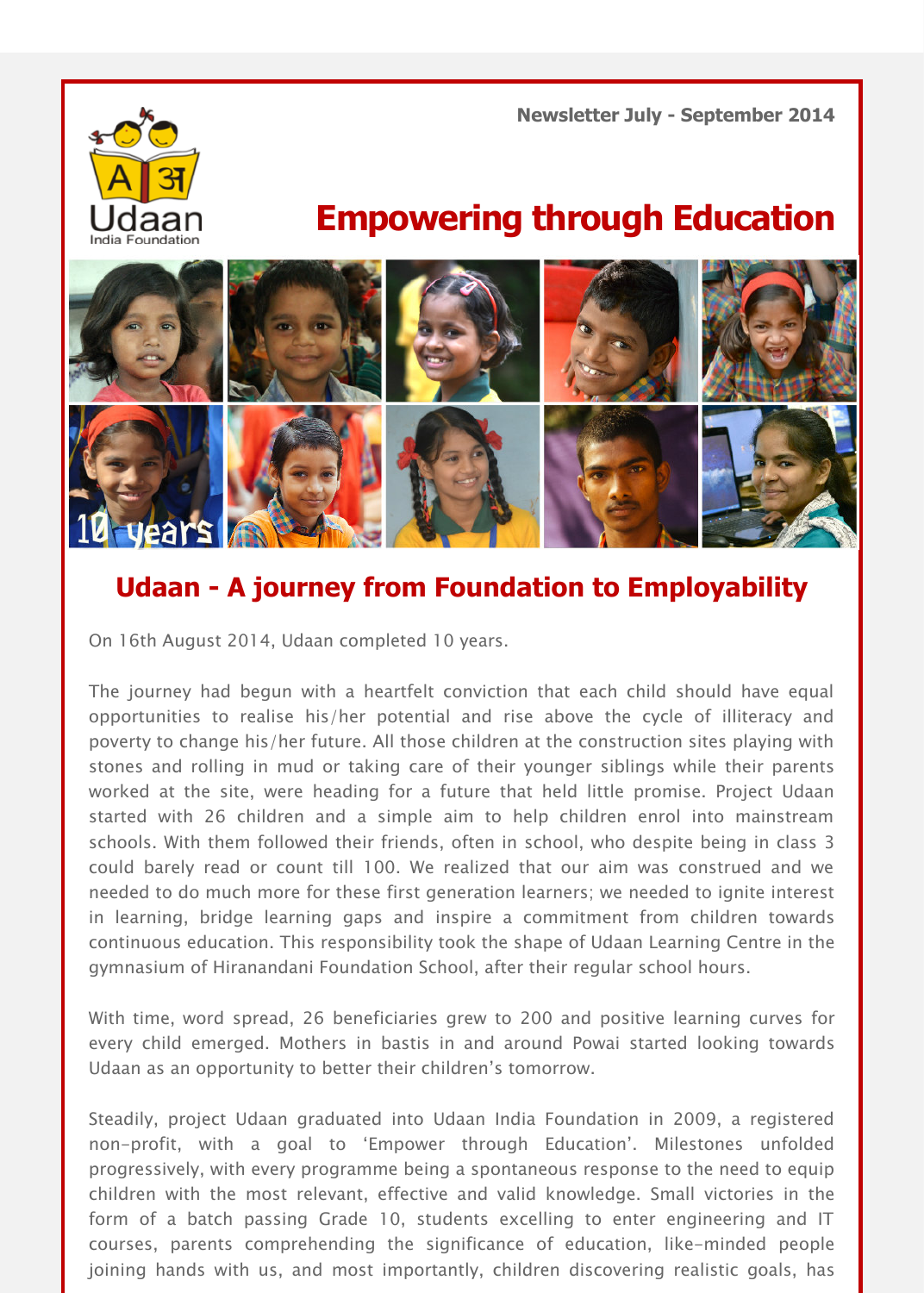Be a part of the Udaan journey by clicking on the links below:

**Beginning of a Dream** - https://www.youtube.com/watch?v=hm8GF6jU4e8 From a Dream to a Vision - https://www.youtube.com/watch?v=IgnoETrLLgw

## **What is Udaan for our children?**

**We asked our children to say in one word what they love about Udaan. And they said:**



We are happy to announce the launch of our new website. Do take a few minutes to visit our website http://www.udaanindiafoundation.org

> **Udaan is positively impacting over 800 children from low-income communities through their educational initiatives. To get involved and be our partners in change contact us: Email: udaanindiafoundation@gmail.com Telephone: 022 - 4000 0392**

> > Copyright © 20[14](http://www.udaanindiafoundation.org/) [Udaan](http://www.udaanindiafoundation.org/) [India](http://www.udaanindiafoundation.org/) [Foundation](http://www.udaanindiafoundation.org/), [All](http://www.udaanindiafoundation.org/) [rights](http://www.udaanindiafoundation.org/) [reserved](http://www.udaanindiafoundation.org/).

Unsubscribe from this list Update subscription preferences